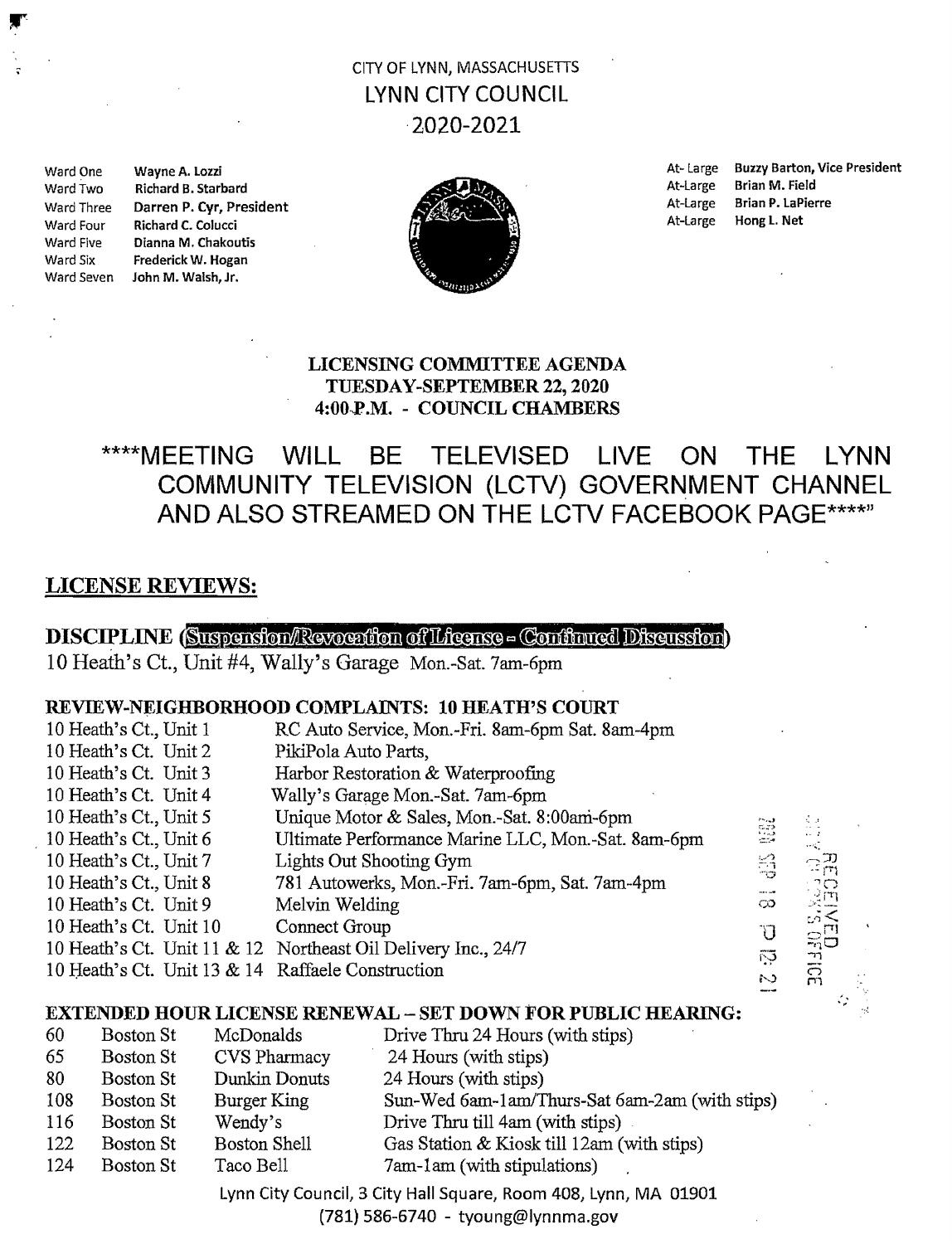Licensing Committee Agenda September 22, 2020 Page 2

Ã

 $\widehat{\bullet}$ 

| 124                                   | <b>Broad St</b>    |                                     | George's Roast Beef Mon-Sat 10:30am-2am/Sun 12pm-2am |  |
|---------------------------------------|--------------------|-------------------------------------|------------------------------------------------------|--|
| 512                                   | Chestnut St        | Lynn Mobile                         | 5am-2am (7 Days a week)                              |  |
| 668                                   | Chestnut St        | Cumberland Farms                    | 24 Hours (7 Days a week)                             |  |
|                                       | 120-122 Liberty St | Speedway                            | 24/7 Days a week                                     |  |
| 3                                     | Lynnfield St       | $7 - 11$                            | 24/7 Days a week (with stips)                        |  |
| 364                                   | Lynnway            | Dunkin Donuts                       | 24/7 Days a week                                     |  |
| 377                                   | Lynnway            | Wendy's                             | 9am-2am (Fast food drive thru service)               |  |
| 391                                   | Lynnway            | Suds Up Laundromat 24/7 Days a week |                                                      |  |
| 525                                   | Lynnway            | Gulf                                | 24/7 Days a week                                     |  |
| 535                                   | Lynnway            | Lynnway Shell                       | 24 /7 Days a week                                    |  |
| 567                                   | Lynnway            | McDonald's                          | 5am-12am Dining Rm/ Drive Thru 24/7                  |  |
| 16                                    | Market Sq          |                                     | Guatemala Restaurant 5am-2am (7 Days a week)         |  |
| 17                                    | Market Sq          | People's Choice                     | 6am-1:30am (7 Days a week)                           |  |
| 50                                    | Western Ave        | $7 - 11$                            | 24/7 Days a week                                     |  |
| 707                                   |                    | Western Ave Domino's Pizza          | 10am-3am (7 Days a week)                             |  |
| 969                                   |                    | Western Ave AL Prime Energy         | 24/7 Days a week                                     |  |
| 341                                   | Union St           | Domino's Pizza                      | 10am-3am (7 Days a week)                             |  |
| AUTO REPAIR/FLAMMABLE LICENSE-RENEWAL |                    |                                     |                                                      |  |

84 Bennett St., Joselo Auto Repair

#### **MOBILE FOOD VEmCLE RENEWAL**

702 Lynnway Tex Mex Express, 23 Lynnfield Street

## **SIGN LICENSE'-RENEWAL**

623 Boston St., D'Class Beauty Salon 61 Essex St., Bibi's Beauty Salon 598 Essex St., Cannon's Place 148 Fayette St., Mike's Auto Repair & Auto Body 61 Franklin St., D'Caribe Restaurant 2-4 Lafayette Park, San Francisco Market 163 Lewis St., Shoreline Grill 517 Lynnway, EROS 191 Oxford St., The Blue Ox Restaurant 381A Summer St., JED Wireless 408 Summer St., Rancho Grande 19 Sutton St., Nike's Africa Food Market 116 Union St., Enviso De Valores/La Nacional 856-858 Western Ave., Bruno's Bar

OTHER BUSINESS:

#### Itey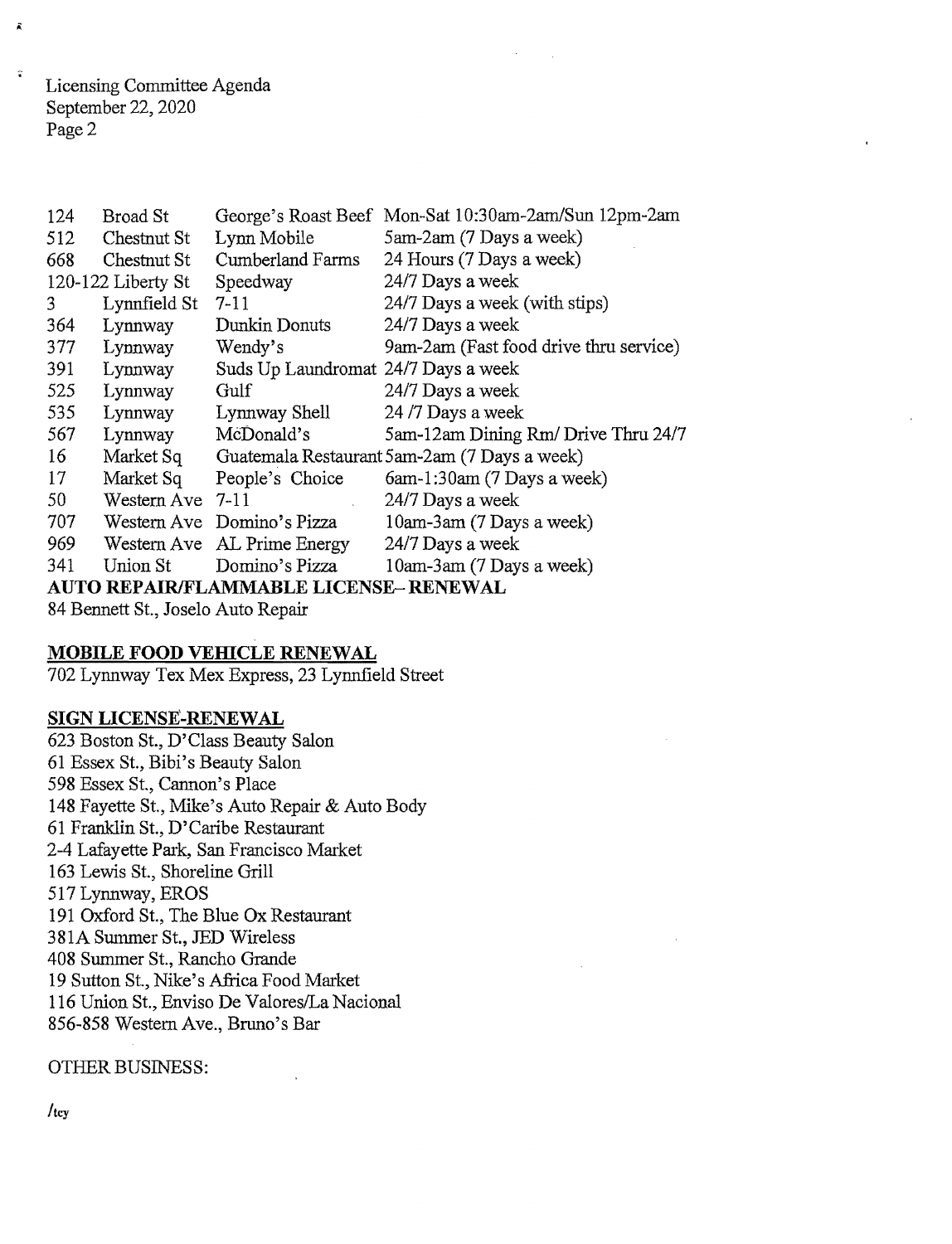# CITY OF LYNN, MASSACHUSETTS LYNN CITY COUNCIL 2020-2021

Ward Two Richard B. Starbard **At-Large Brian M. Field** At-Large Brian M. Field At-Large Brian M. Field At-Large Brian P. LaPierre Ward Three Darren P. Cyr, President and Change Brian P. LaPin Material P. LaPin P. LaPin P. LaPin P. LaPin P. LaPin P. LaPin P. LaPin P. LaPin P. LaPin P. LaPin P. LaPin P. LaPin P. LaPin P. LaPin P. LaPin P. LaPin P. LaPi Ward Four Richard C. Colucci<br>Ward Five Dianna M. Chakou Dianna M. Chakoutis Ward Six Frederick W. Hogan Ward Seven John M. Walsh, Jr.



Ward One Wayne A. Lozzi **Ward One** Wayne A. Lozzi **Atime At- Large Buzzy Barton, Vice President** At- Large Buzzy Barton, Vice President Control of the Material of the Materia of the Materia of the Materia of the Materia of

### PUBLIC SAFETY AND PUBLIC HEALTH COMMITTEE AGENDA TUESDAY, SEPTEMBER 22,2020 4:25 P.M. - ROOM 402

# \*\*\*\*MEETING WILL BE TELEVISED LIVE ON THE LYNN COMMUNITY TELEVISION (LCTV) GOVERNMENT CHANNELAND ALSO STREAMED ON THE LCTV FACEBOOK PAGE\*\*\*\*"

1. CONSTABLE APPOINTMENT: Pasquale DeFeo, Jr., 84 Trevalley Road, Revere Aldo F. Bido, 21 Herschel Street, Lynn

#### 2. OTHER BUSINESS

*Itey*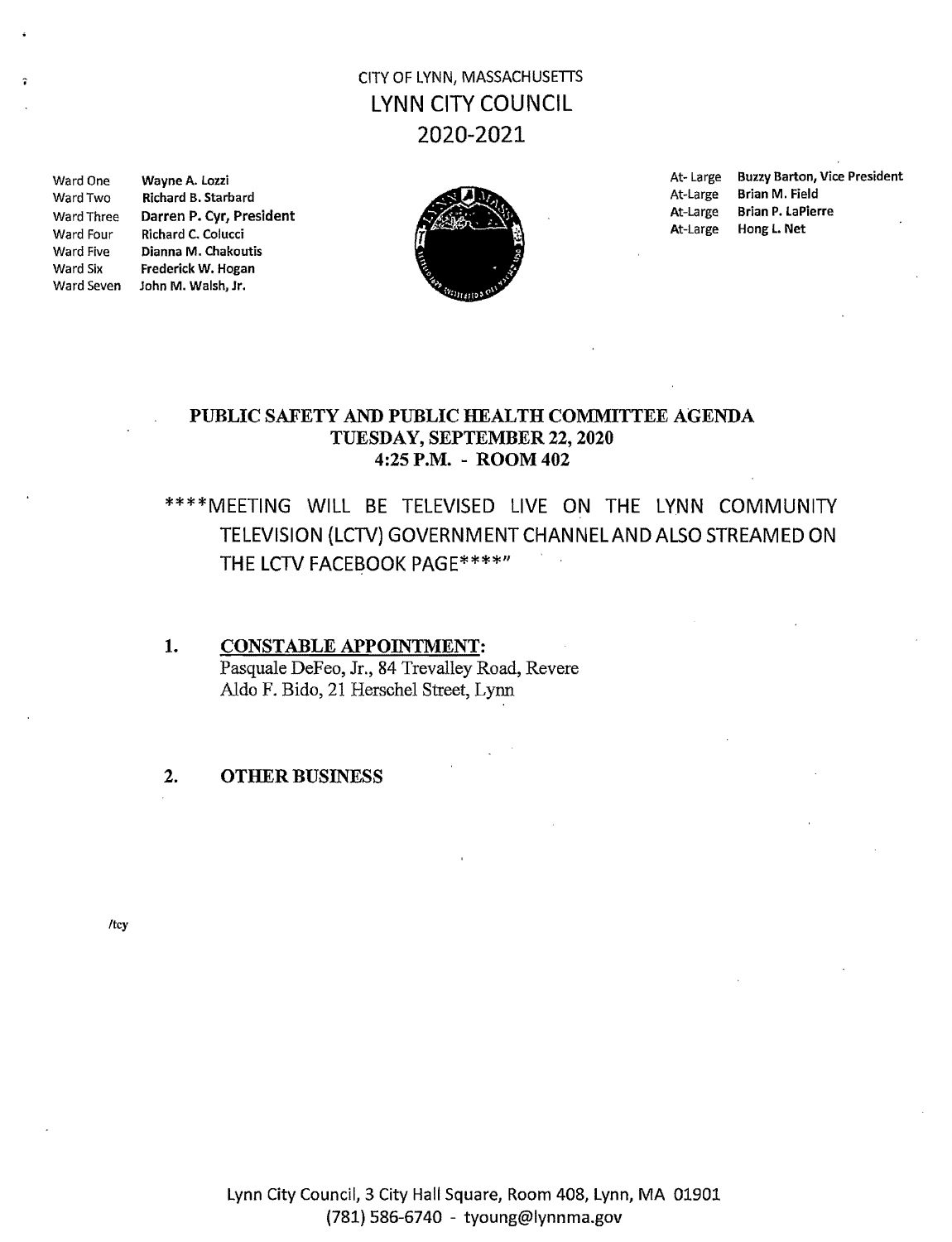# CITY OF LYNN, MASSACHUSETIS LYNN CITY COUNCIL 2020-2021

Ward Two Richard B. Starbard At-Large Brian M. Field At-Large Brian M. Field At-Large Brian M. Field At-Large Brian M. Field Ward Three Darren P. Cyr, President Market At-Large Brian P. LaPin Market At-Large Brian P. LaPin Market At-Large Brian P. LaPin Market At-Large Hong L. Net Richard C. Colucci Ward Five Dianna M. Chakoutis Ward Six Frederick W. Hogan Ward Seven John M. Walsh, Jr.



Ward One Wayne A. Lozzi **Ward One Wayne A. Lozzi Large Buzzy Barton, Vice President** Mart Large Buzzy Barton, Vice President Lozzi At- Large Buzzy Barton, Vice President Lozzi At- Large Brian M. Field

### PUBLIC PROPERTY AND PARKS COMMITTEE AGENDA TUESDAY, SEPTEMBER 22, 2020 4:30 P.M. - COUNCIL CHAMBERS

# \*\*\*\*MEETING WILL BE TELEVISED LIVE ON THE LYNN COMMUNITY TELEVISION (LCTV) GOVERNMENT CHANNEL AND ALSO STREAMED ON THE LCTV FACEBOOK PAGE\*\*\*\*"

Discussion re: Request from DPW Commissioner to dispose of surplus equipment and vehicles.

Discussion re: Reconfirm vote to allow the Lynn Community Health Center to place a table outside their doors on Monday, August 31, 2020 from 7:30 a.m. to 6:00 p.m. with "Overdose Awareness" material.

#### OTHER BUSINESS

*Itcy*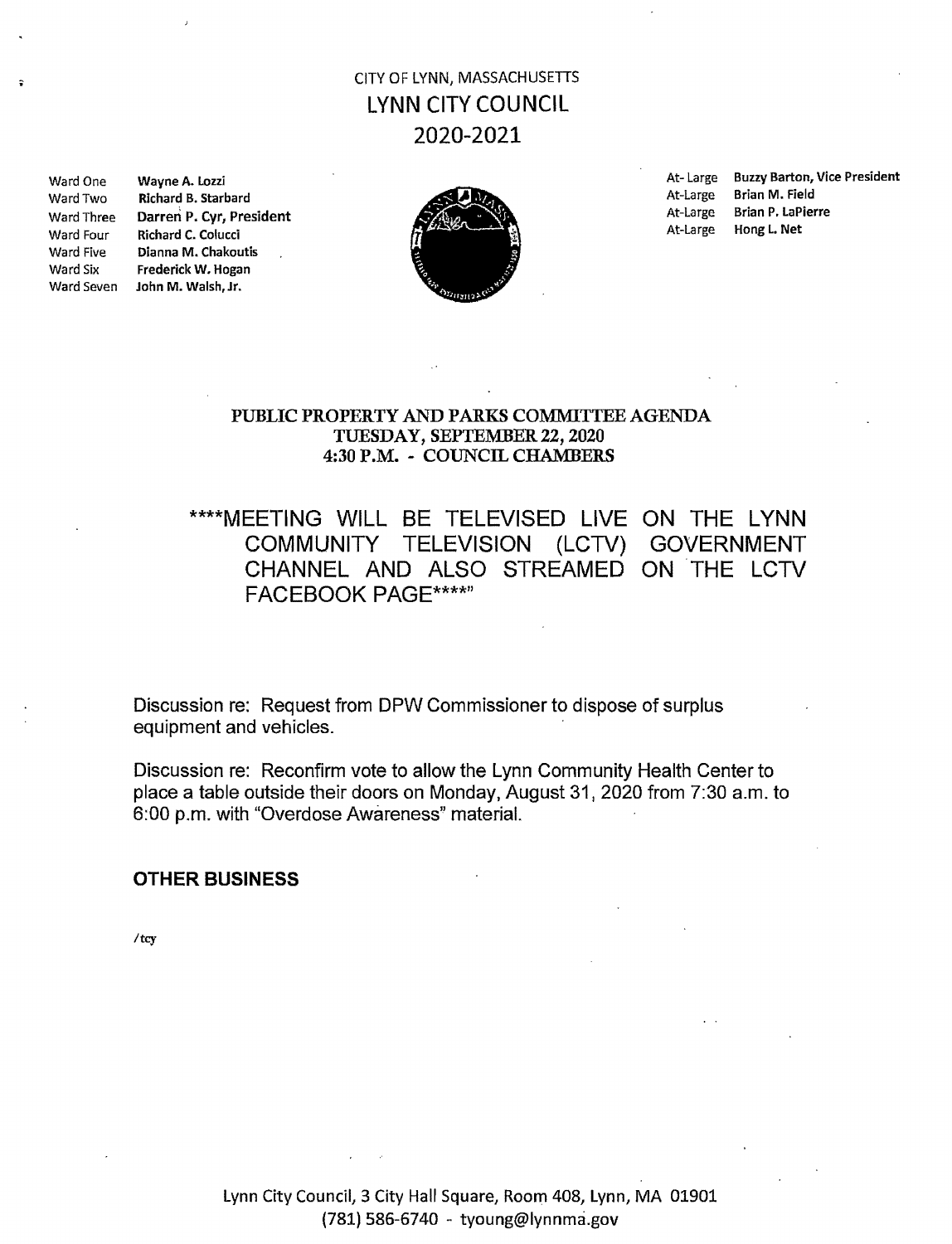# CITY OF LYNN, MASSACHUSETTS LYNN CITY COUNCIL 2020-2021

Ward Three Darren P. Cyr, President At-Large Brian P. LaPin March 2014 At-Large Brian P. LaPin March 2014 At-Large Brian P. LaPin March 2014 At-Large Hong L. Net Ward Four Richard C. Colucci<br>Ward Five Dianna M. Chakou Ward Five Dianna M. Chakoutis<br>Ward Six Frederick W. Hogan Frederick W. Hogan Ward Seven John M. Walsh, Jr.



Ward One Wayne A. LOlli At- Large BUlZY Barton, Vice President Richard B. Starbard **M. Field** At-Large Brian M. Field At-Large Brian M. Field At-Large Brian M. Field At-Large Brian M. Field At-Large Brian P. LaPierre

# **UTILITIES COMMITTEE AGENDA TUESDAY, SEPTEMBER** 22, **2020**  4:45 P.M. **- COUNCIL CHAMBERS**

\*\*\*\*MEETING WILL BE TELEVISED LIVE ON THE LYNN COMMUNITY TELEVISION (LCTV) GOVERNMENT CHANNEL AND ALSO' STREAMED ON THE LCTV FACEBOOK PAGE\*\*\*\*"

Discussion re: Hanging wires throughout the city Street and Sidewalk repairs by the Utility Companies

OTHER BUSINESS: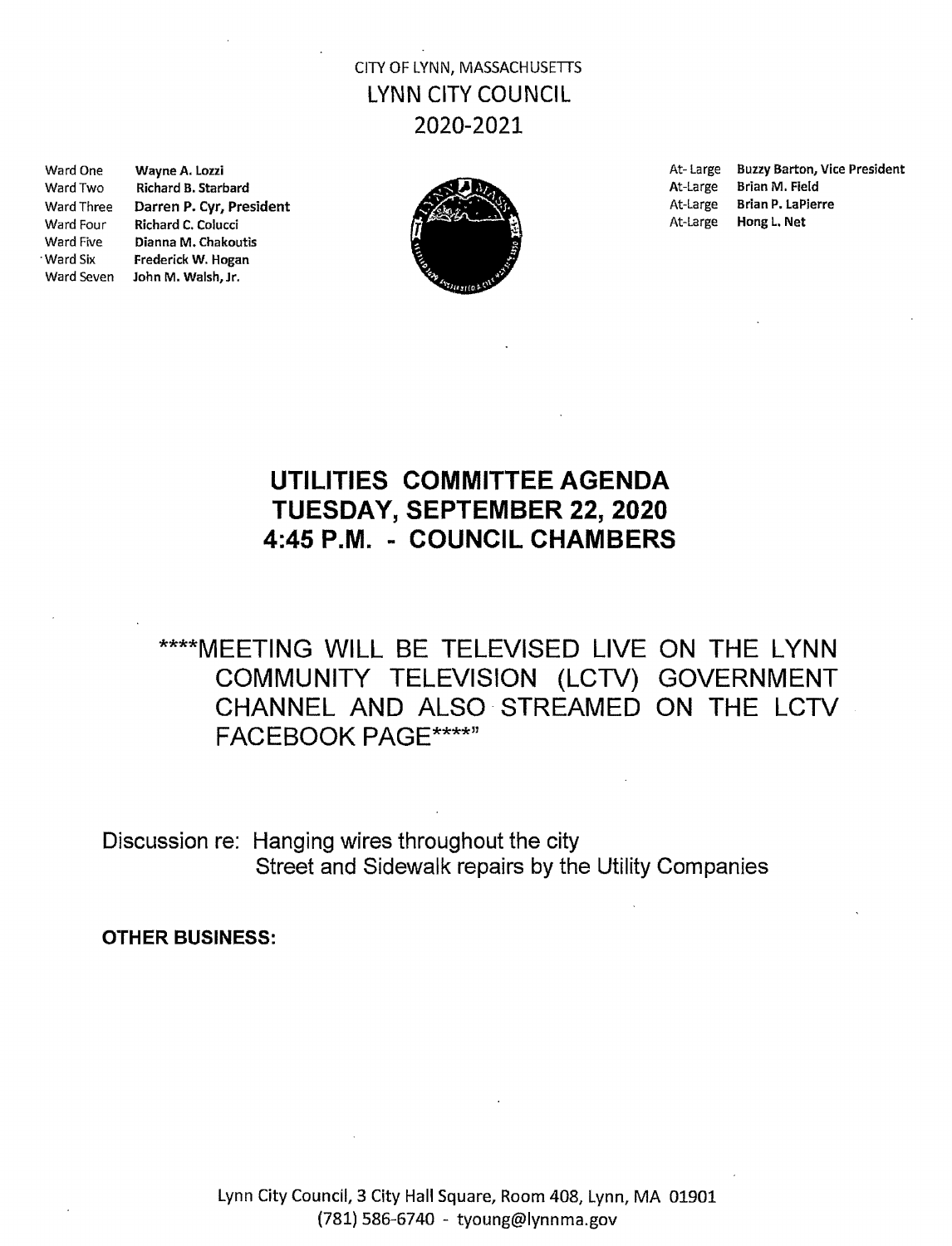# CITY OF LYNN, MASSACHUSETTS LYNN CITY COUNCIL 2020-2021

Ward One Ward Two Ward Three Ward Four Ward Five Ward Six Ward Seven

Wayne A. Lozzi Richard B. Starbard Darren P. Cyr, President Richard C. Colucci Dianna M. Chakoutis Frederick W. Hogan John M. Walsh, Jr.



At- Large At-Large At-Large At-Large Buzzy Barton,'Vice President Brian M. Field Brian P. LaPierre Hong L. Net

### WAYS AND MEANS AGENDA TUESDAY, SEPTEMBER 22, 2020 5:00 P.M. - COLINCIL CHAMBERS

\*\*\*\*MEETING WILL BE 'TELEVISED LNE ON THE LYNN COMMUNITY TELEVISION (LCTV) CHANNEL AND ALSO STREAMED FACEBOOK PAGE\*\*\*\*" GOVERNMENT ON THE LCTV

Financial Transfers

OTHER BUSINESS

**Itcy** 

Lynn City Council, 3 City Hall Square, Room 408; Lynn, MA 01901 (781)-586-6740 - tyoung@lynnma.gov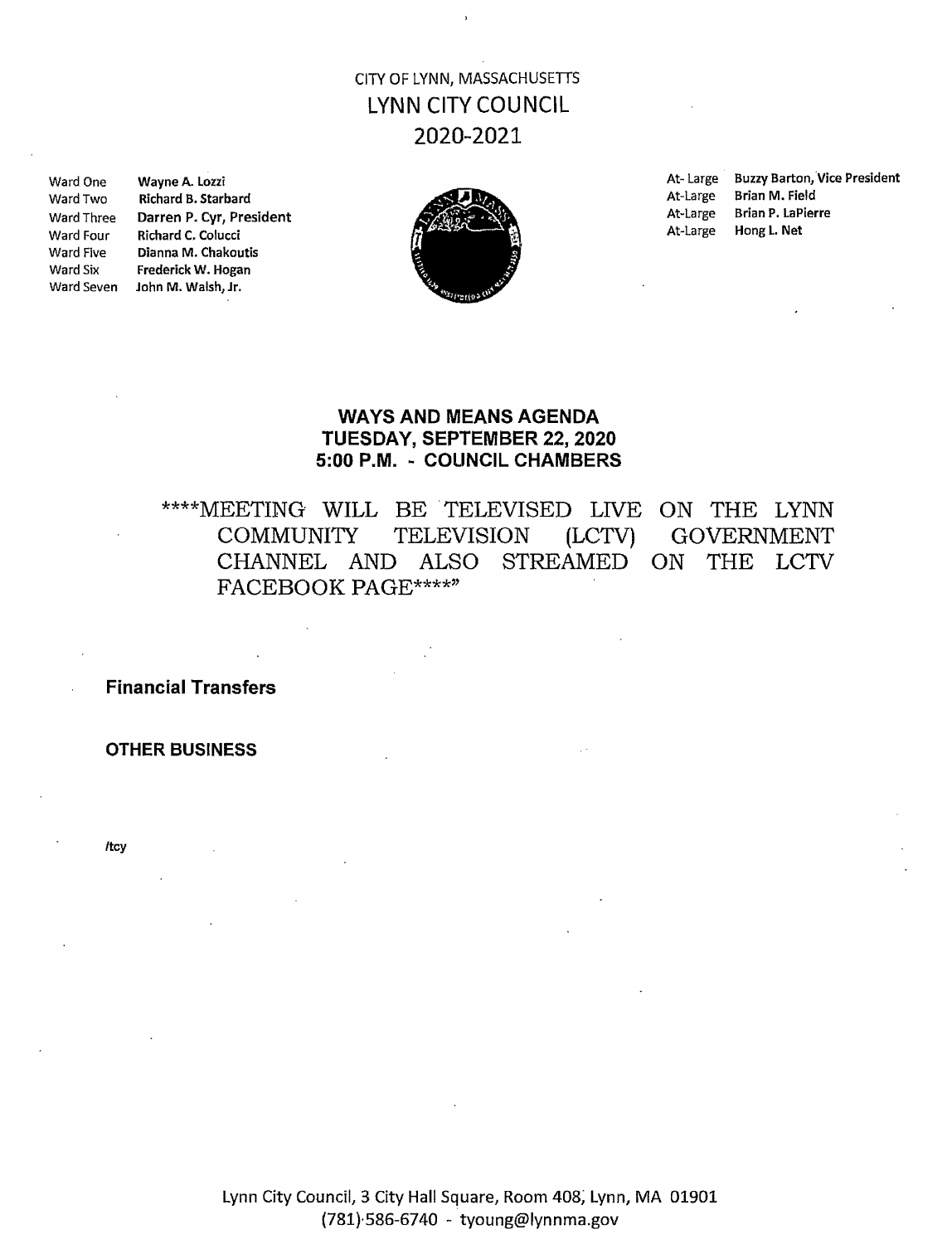

# **Council Agenda September 22, 2020 5:15 P.M. - COUNCIL CHAMBERS**

\*\*\*\*MEETING WilL BE TELEVISED LIVE ON THE LYNN COMMUNITY TELEVISION (LCTV) GOVERNMENT CHANNEL AND ALSO STREAMED ON THE LCTV FACEBOOK PAGE\*\*\*\*"

ANY INDIVIDUAL INTERESTED IN SPEAKING FOR OR AGAINST OR REGARDING ANY PETITION SHOULD CALL (781) 586 - 6783 OR (781) 586-6773 AT THE DATE AND TIME OF THE PUBLIC HEARING. ALL INDIVIDUALS WILL BE PERMITTED TO SPEAK VIA A SPEAKER PHONE FUNCTION. IN SOME INSTANCES, THE CITY COUNCIL WILL CALL BACK AN INDIVIDUAL WISHING TO SPEAK TO ENSURE AN ORDERLY MEETING. INDIVIDUALS WISHING TO SPEAK MAY PROVIDE THEIR NAME AND PHONE NUMBER TO THE CITY COUNCIL AND WILL BE CALLED AT THE APPROPRIATE DATE AND TIME TO SPEAK. THIS INFORMATION SHOULD BE SUBMITTED TO THERESA YOUNG VIA EMAIL:

**tvoung@\vnnma.gov** 

OR TELEPHONE: (781) 586-6740. THE EMAIL OR TELEPHONIC MESSAGE REQUESTING TO SPEAK MUST BE RECEIVED AT LEAST ONE HOUR PRIOR TO THE SCHEDULED MEETING.

ANY INDIVIDUAL DESIRING TO SUBMIT WRITTEN MATERIALS EITHER FOR OR AGAINST A PARTICULAR PETITION SHOULD SUBMIT THE SAME VIA E-MAIL: **tvoung@lynnma.gov** 

OR REGULAR MAIL TO: LYNN CITY COUNCIL, C/O THERESA C. YOUNG, LYNN CITY COUNCIL OFFICE, LYNN CITY HALL, LYNN, MA 01901. DOCUMENTS MAY ALSO BE SUBMITTED VIA-THE LYNN CITY HALL DROP BOX LOCATED AT THE JOHNSON STREET ENTRANCE WITH A DEADLINE OF ONE HOUR PRIOR TO THE SCHEDULED MEETING. THE DOCUMENTARY SUBMISSIONS MAY BE SUBMITTED VIA A ZIP DRIVE OR SIMILAR DEVICE COMPATIBLE A WINDOWS OPERATING SYSTEM **\*\*\*\*** 

**Roll Call Moment of Silence Pledge of Allegiance Accept the meeting minutes of August 25, 2020** 

## **COMJVIUNICATIONS:**

**Dear Councilors:** 

I **am hereby appointing Ms. Elizabeth Rosario, 42 Melvin Ave, to serve on the Water and Sewer Commission. Ms. Rosario's term is effective immediately and will expire on September 17, 2023. Sincerely, Mayor Thomas M. McGee** 

## **PUBLIC HEARINGS:**

**Petition** of Charles **Gaeta, President, Neighborhood Development Association, (NDA) to allow the construction** of six **attached townhomes (2 bedroom each) at 870 Western Ave.** *(Hogan)* 

Petition of Vicky's Restaurant, 135 Essex St for permission for a "Change of Use, to a new **Restaurant with a full Liquor License and a Common Victuallar License. Hours Mon - Sun 7am to 12 am.** *(Cyr)* 

**Public Hearing relative to a burnt, dilapidated or dangerous building or other structure located at 47 Estes Street.** *(Colucci)*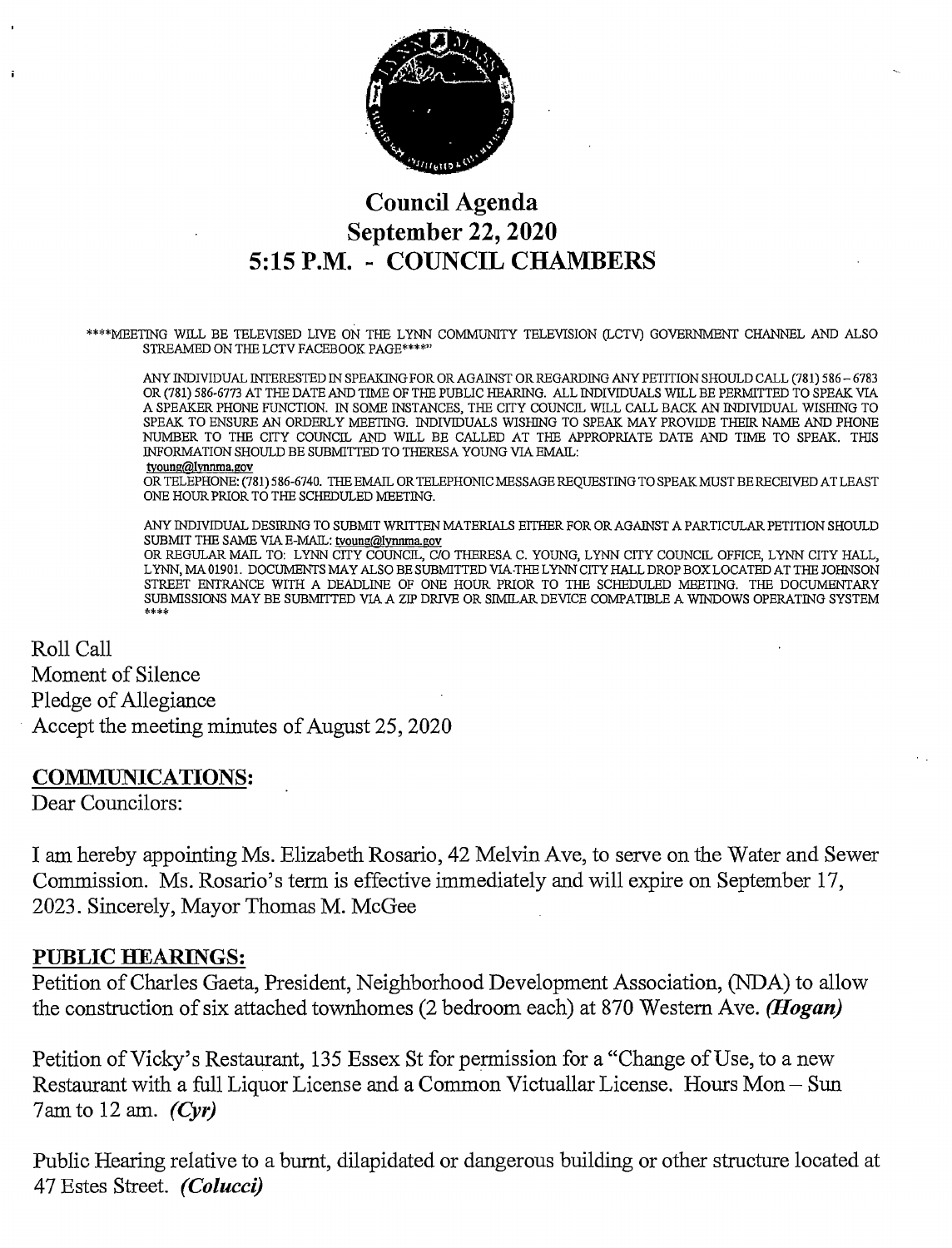Public Hearing relative to a burnt, dilapidated or dangerous building or other structure located at 5-7 Chancery Court. *(Colucci)* 

, Public Hearing for a proposed Ordinance amending the City of Lynn Zone Ordinance and map (extending the Central Business District).

## PUBLIC HEARINGS TO BE SET DOWN:

## COMMITTEES: LICENSING COMMITTEE AGENDA 4:00 P.M. - COUNCIL CHAMBERS

# \*\*\*\*MEETING WILL BE TELEVISED LIVE ON THE LYNN COMMUNITY TELEVISION (LCTV) GOVERNMENT CHANNEL AND ALSO STREAMED ON THE LCTV FACEBOOK PAGE\*\*\*\*"

## LICENSE REVIEWS:

|                    |                                                           |                                                               | DISCIPLINE (Suspension/Revoertion of License = Continued Discussion |  |  |
|--------------------|-----------------------------------------------------------|---------------------------------------------------------------|---------------------------------------------------------------------|--|--|
|                    | 10 Heath's Ct., Unit #4, Wally's Garage Mon.-Sat. 7am-6pm |                                                               |                                                                     |  |  |
|                    |                                                           |                                                               | <b>REVIEW-NEIGHBORHOOD COMPLAINTS: 10 HEATH'S COURT</b>             |  |  |
|                    | 10 Heath's Ct., Unit 1                                    |                                                               | RC Auto Service, Mon.-Fri. 8am-6pm Sat. 8am-4pm                     |  |  |
|                    | 10 Heath's Ct. Unit 2                                     |                                                               | PikiPola Auto Parts,                                                |  |  |
|                    | 10 Heath's Ct. Unit 3                                     |                                                               | Harbor Restoration & Waterproofing                                  |  |  |
|                    | 10 Heath's Ct. Unit 4                                     |                                                               | Wally's Garage Mon.-Sat. 7am-6pm                                    |  |  |
|                    | 10 Heath's Ct., Unit 5                                    |                                                               | Unique Motor & Sales, Mon.-Sat. 8:00am-6pm                          |  |  |
|                    | 10 Heath's Ct., Unit 6                                    |                                                               | Ultimate Performance Marine LLC, Mon.-Sat. 8am-6pm                  |  |  |
|                    | 10 Heath's Ct., Unit 7                                    | Lights Out Shooting Gym                                       |                                                                     |  |  |
|                    | 10 Heath's Ct., Unit 8                                    |                                                               | 781 Autowerks, Mon.-Fri. 7am-6pm, Sat. 7am-4pm                      |  |  |
|                    | 10 Heath's Ct. Unit 9                                     | Melvin Welding                                                |                                                                     |  |  |
|                    | 10 Heath's Ct. Unit 10                                    | Connect Group                                                 |                                                                     |  |  |
|                    |                                                           | 10 Heath's Ct. Unit 11 & 12 Northeast Oil Delivery Inc., 24/7 |                                                                     |  |  |
|                    |                                                           | 10 Heath's Ct. Unit 13 & 14 Raffaele Construction             |                                                                     |  |  |
|                    |                                                           |                                                               | <b>EXTENDED HOUR LICENSE RENEWAL - SET DOWN FOR PUBLIC HEARING:</b> |  |  |
| 60                 | <b>Boston St</b>                                          | McDonalds                                                     | Drive Thru 24 Hours (with stips)                                    |  |  |
| 65                 | Boston St                                                 | CVS Pharmacy                                                  | 24 Hours (with stips)                                               |  |  |
| 80                 | <b>Boston St</b>                                          | Dunkin Donuts                                                 | 24 Hours (with stips)                                               |  |  |
| 108                | <b>Boston St</b>                                          | Burger King                                                   | Sun-Wed 6am-1am/Thurs-Sat 6am-2am (with stips)                      |  |  |
| 116                | Boston St                                                 | Wendy's                                                       | Drive Thru till 4am (with stips)                                    |  |  |
| 122                | Boston St                                                 | <b>Boston Shell</b>                                           | Gas Station & Kiosk till 12am (with stips)                          |  |  |
| 124                | <b>Boston St</b>                                          | Taco Bell                                                     | 7am-1am (with stipulations)                                         |  |  |
| 124                | <b>Broad St</b>                                           |                                                               | George's Roast Beef Mon-Sat 10:30am-2am/Sun 12pm-2am                |  |  |
| 512<br>Chestnut St |                                                           | Lynn Mobile                                                   | 5am-2am (7 Days a week)                                             |  |  |
| 668<br>Chestnut St |                                                           | <b>Cumberland Farms</b>                                       | 24 Hours (7 Days a week)                                            |  |  |
| 120-122 Liberty St |                                                           | Speedway                                                      | 24/7 Days a week                                                    |  |  |
| 3                  | Lynnfield St                                              | $7 - 11$                                                      | 24/7 Days a week (with stips)                                       |  |  |
| 364                | Lynnway                                                   | Dunkin Donuts                                                 | 24/7 Days a week                                                    |  |  |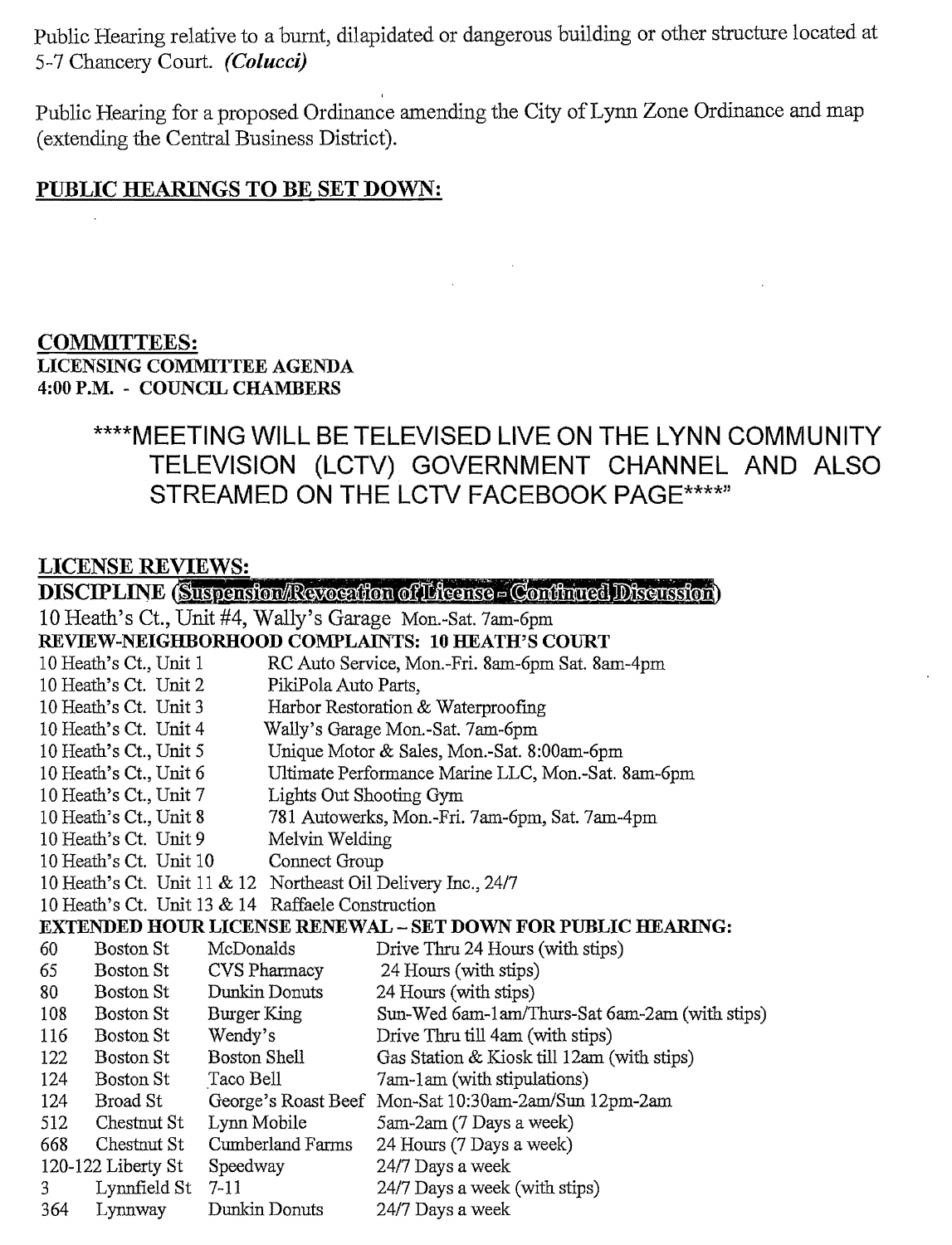| ۰  | 377                                          | Lynnway                            | Wendy's                                          | 9am-2am (Fast food drive thru service)       |  |
|----|----------------------------------------------|------------------------------------|--------------------------------------------------|----------------------------------------------|--|
|    | 391                                          | Lynnway                            | Suds Up Laundromat 24/7 Days a week              |                                              |  |
| Ŷ. | 525                                          | Lynnway                            | Gulf                                             | 24/7 Days a week                             |  |
|    | 535                                          | Lynnway                            | Lynnway Shell                                    | 24/7 Days a week                             |  |
|    | 567                                          | Lynnway                            | McDonald's                                       | 5am-12am Dining Rm/ Drive Thru 24/7          |  |
|    | 16 <sup>1</sup>                              | Market Sq                          |                                                  | Guatemala Restaurant 5am-2am (7 Days a week) |  |
|    | 17                                           | Market Sq                          | People's Choice                                  | 6am-1:30am (7 Days a week)                   |  |
|    | 50                                           | Western Ave 7-11                   |                                                  | 24/7 Days a week                             |  |
|    | 707                                          |                                    | Western Ave Domino's Pizza                       | 10am-3am (7 Days a week)                     |  |
|    | 969                                          |                                    | Western Ave AL Prime Energy                      | 24/7 Days a week                             |  |
|    | 341                                          | Union St                           | Domino's Pizza                                   | 10am-3am (7 Days a week)                     |  |
|    |                                              |                                    | AUTO REPAIR/FLAMMABLE LICENSE-RENEWAL            |                                              |  |
|    |                                              | 84 Bennett St., Joselo Auto Repair |                                                  |                                              |  |
|    |                                              |                                    | <u>MOBILE FOOD VEHICLE RENEWAL</u>               |                                              |  |
|    |                                              |                                    | 702 Lynnway Tex Mex Express, 23 Lynnfield Street |                                              |  |
|    | <b>SIGN LICENSE-RENEWAL</b>                  |                                    |                                                  |                                              |  |
|    | 623 Boston St., D'Class Beauty Salon         |                                    |                                                  |                                              |  |
|    | 61 Essex St., Bibi's Beauty Salon            |                                    |                                                  |                                              |  |
|    | 598 Essex St., Cannon's Place                |                                    |                                                  |                                              |  |
|    |                                              |                                    | 148 Fayette St., Mike's Auto Repair & Auto Body  |                                              |  |
|    |                                              |                                    | 61 Franklin St., D'Caribe Restaurant             |                                              |  |
|    | 2-4 Lafayette Park, San Francisco Market     |                                    |                                                  |                                              |  |
|    | 163 Lewis St., Shoreline Grill               |                                    |                                                  |                                              |  |
|    | 517 Lynnway, EROS                            |                                    |                                                  |                                              |  |
|    | 191 Oxford St., The Blue Ox Restaurant       |                                    |                                                  |                                              |  |
|    | 381A Summer St., JED Wireless                |                                    |                                                  |                                              |  |
|    | 408 Summer St., Rancho Grande                |                                    |                                                  |                                              |  |
|    | 19 Sutton St., Nike's Africa Food Market     |                                    |                                                  |                                              |  |
|    | 116 Union St., Enviso De Valores/La Nacional |                                    |                                                  |                                              |  |
|    | 856-858 Western Ave., Bruno's Bar            |                                    |                                                  |                                              |  |
|    | <b>OTHER BUSINESS:</b>                       |                                    |                                                  |                                              |  |
|    |                                              |                                    |                                                  |                                              |  |

### PUBLIC SAFETY AND PUBLIC HEALTH COMMITTEE AGENDA 4:25 P.M. - ROOM 402

\*\*\*\*MEETING WILL BE TELEVISED LIVE ON THE LYNN COMMUNITY TELEVISION (LCTV) GOVERNMENT CHANNEL AND ALSO STREAMED ON THE LCTV FACEBOOK PAGE\*\*\*\*"

- 1. CONSTABLE APPOINTMENT: Pasquale DeFeo, Jr., 84 Trevalley Road, Revere AIdo F. Bido, 21 Herschel Street, Lynn
- 2. OTHER BUSINESS

### PUBLIC PROPERTY AND PARKS COMMITTEE AGENDA 4:30 P.M. - COUNCIL CHAMBERS

\*\*\*\*MEETING WILL BE TELEVISED LIVE ON THE LYNN COMMUNITY TELEVISION (LCTV) GOVERNMENT CHANNEL AND ALSO STREAMED ON THE LCTV FACEBOOK PAGE\*\*\*\*"